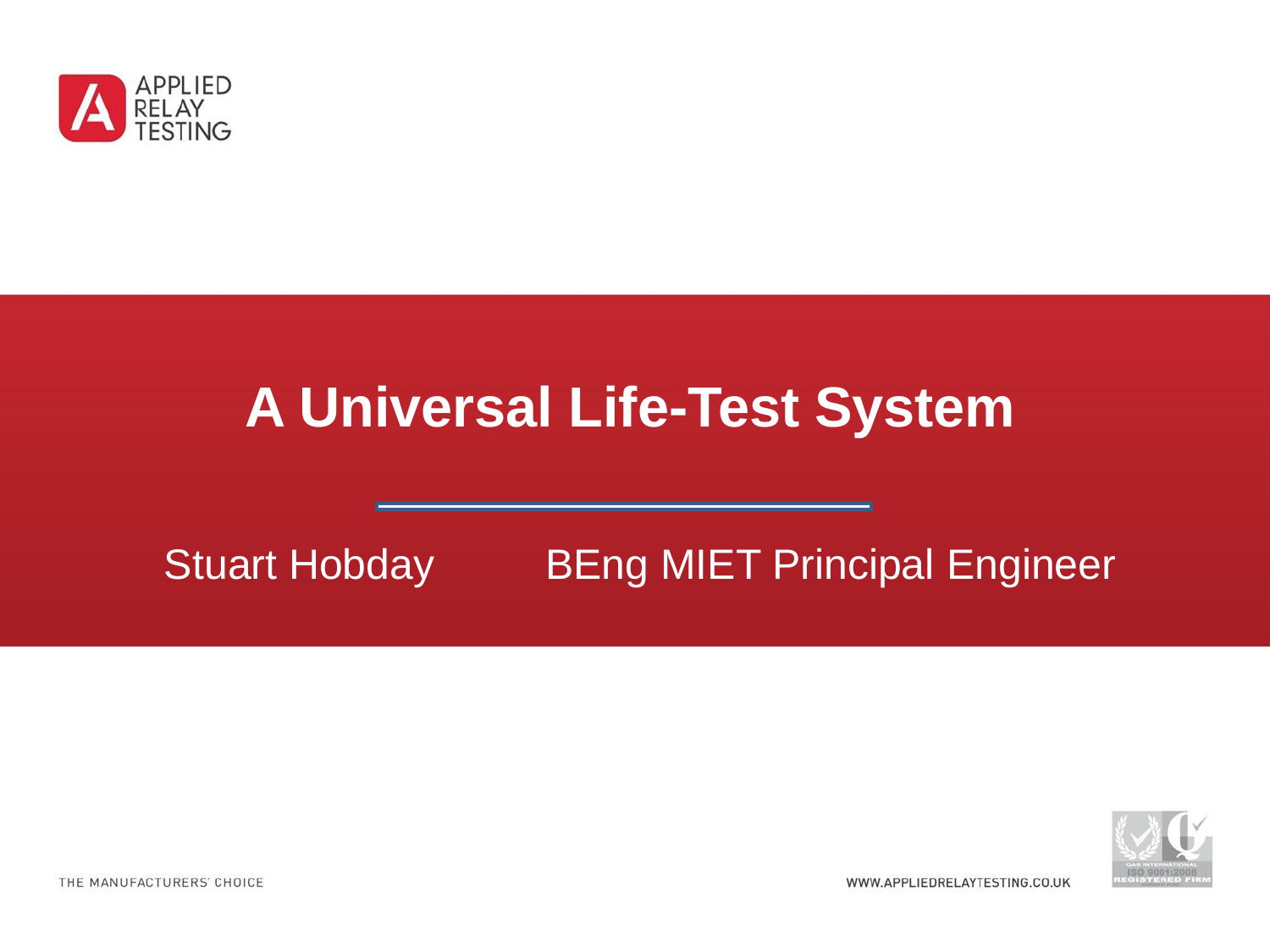

# Introduction

- Unique insight into life-time of the modern relay
- Trend analysis using real-time oscilloscope style graphics
- Flexible environment that adapts to the life-test requirements

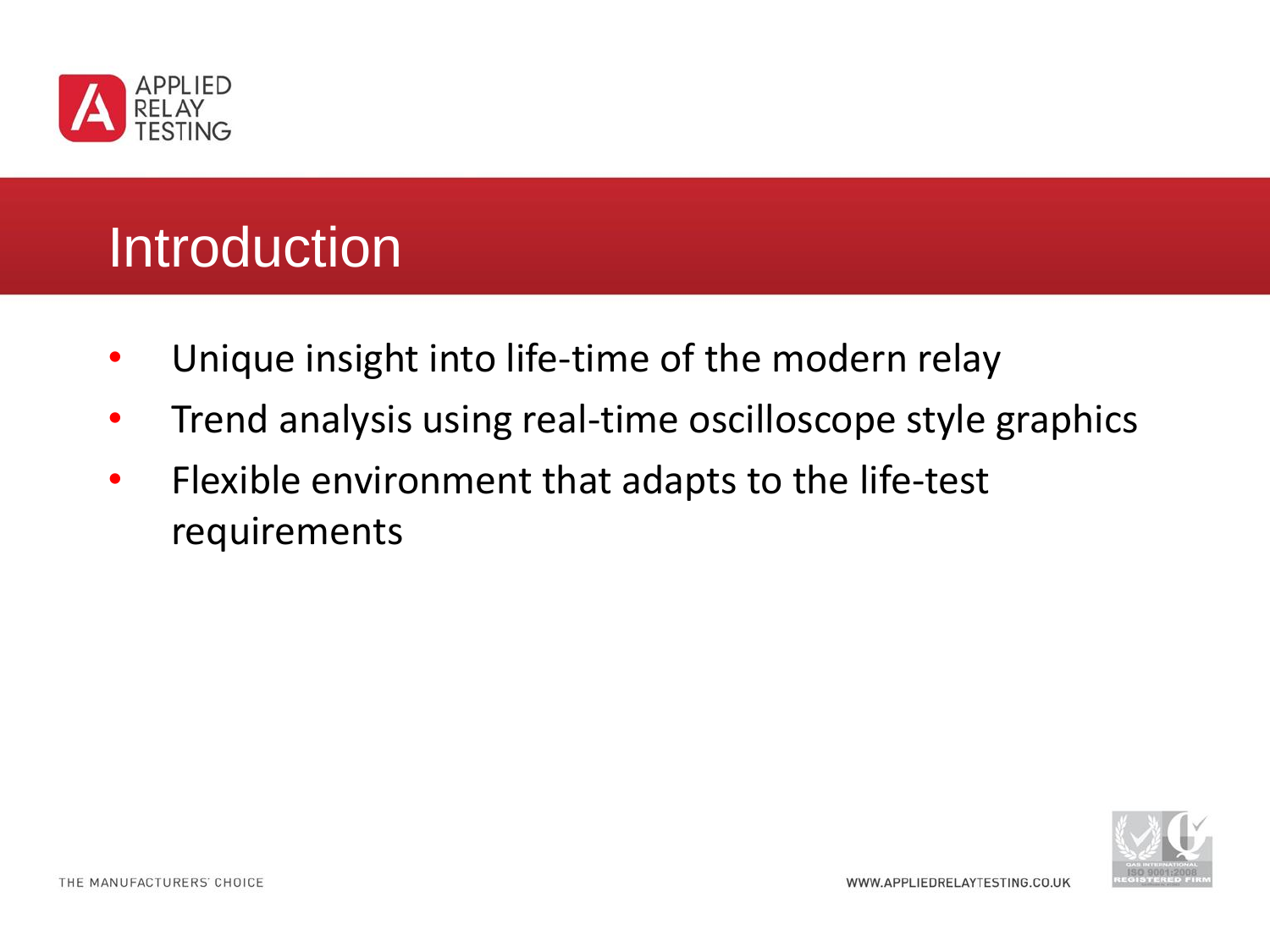

# Our Objectives

- Create a flexible system architecture
- Simple to understand and configure
- Minimal hardware requirements
- Monitor contact voltage on every cycle
- Provide additional failure insight through contact timing and operate/release voltage data.

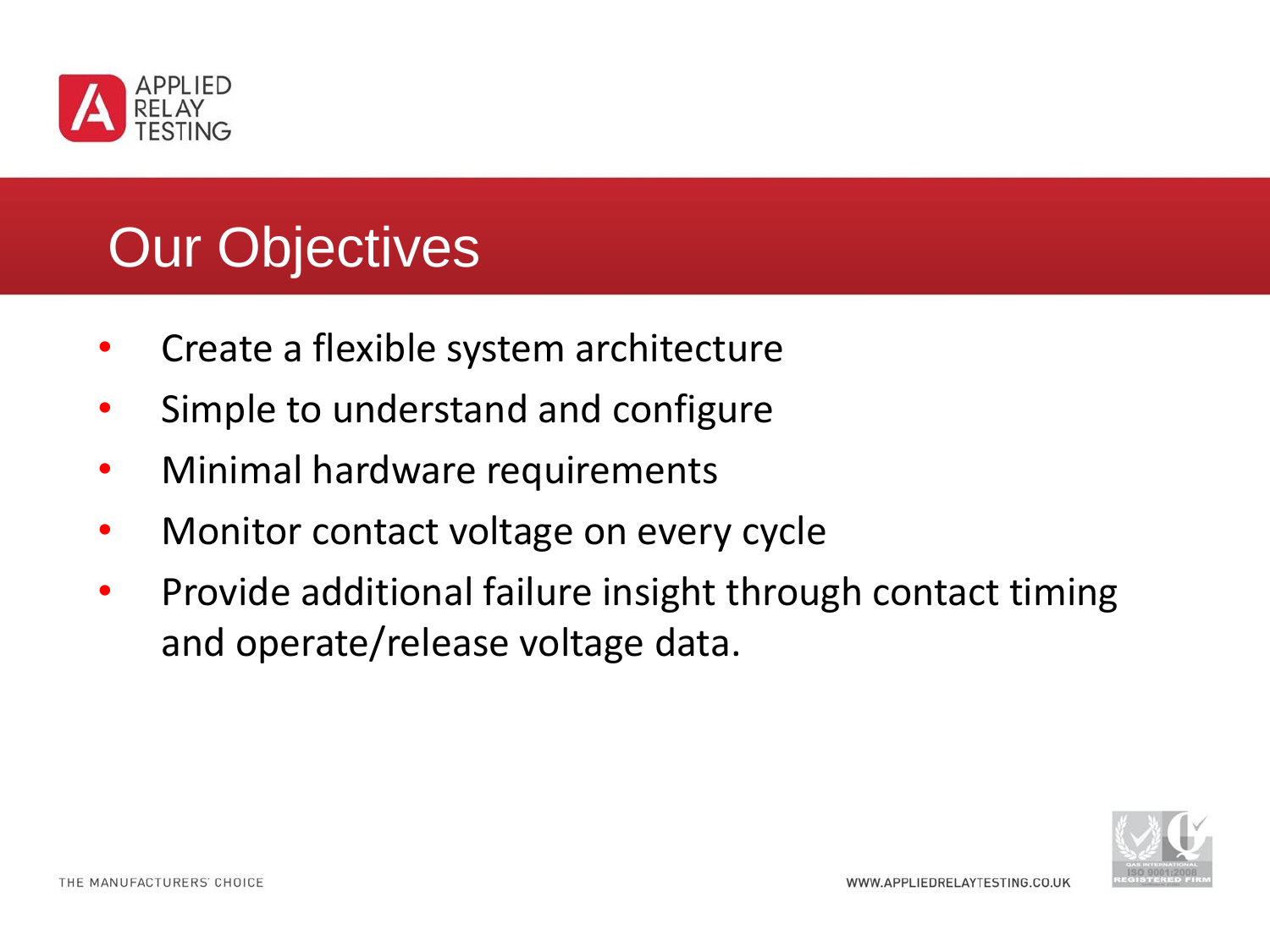

# **Concepts**

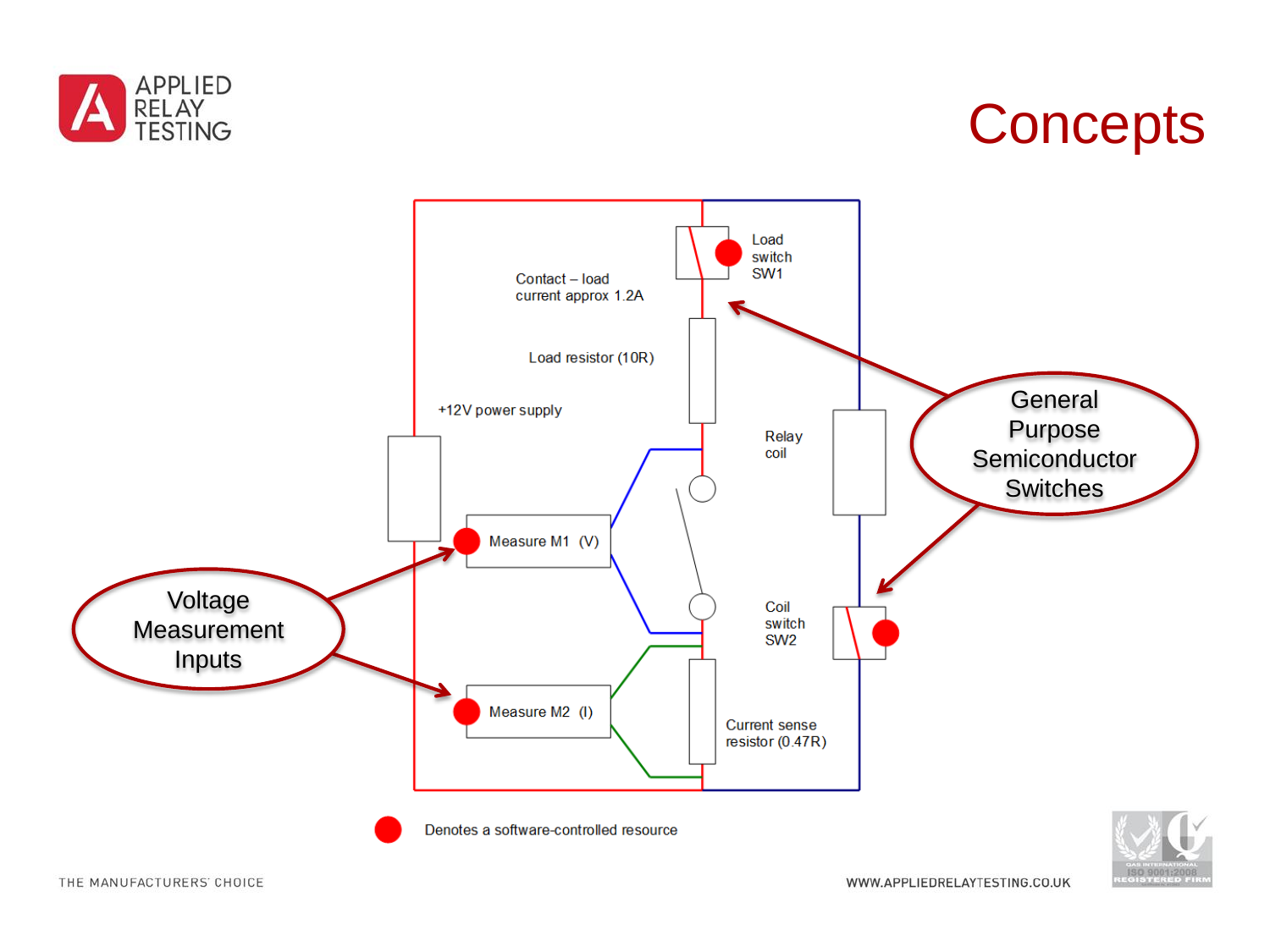

### General Purpose Switching

- Solid state switching
- Higher switching rates
- Shorter response times
- Wide range of voltage and current capability
- AC/DC switching



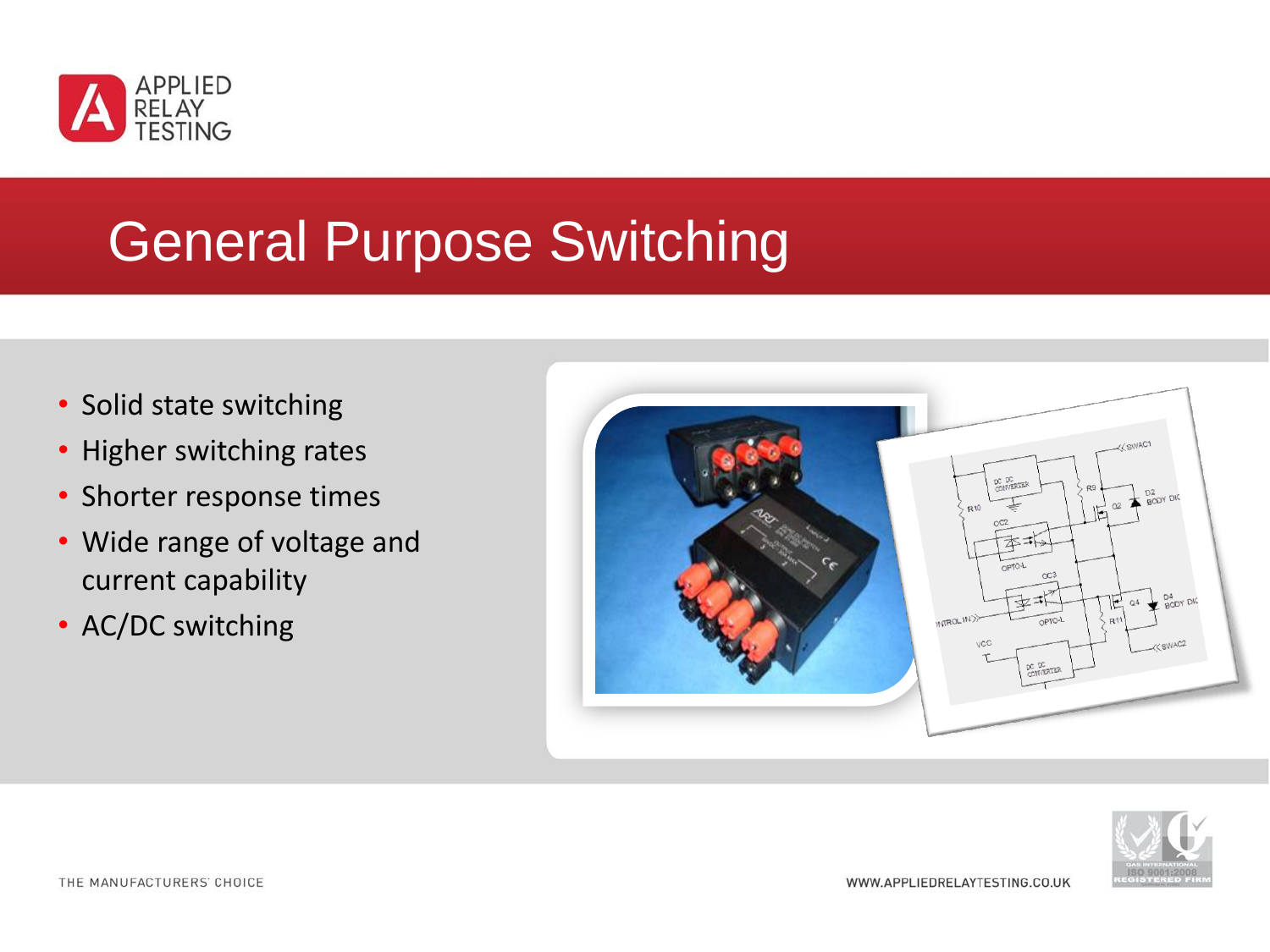

#### Voltage Measurement Inputs

- Modular design providing quad differential sense inputs
- Programmable gain/attenuation
- AC & DC measurements



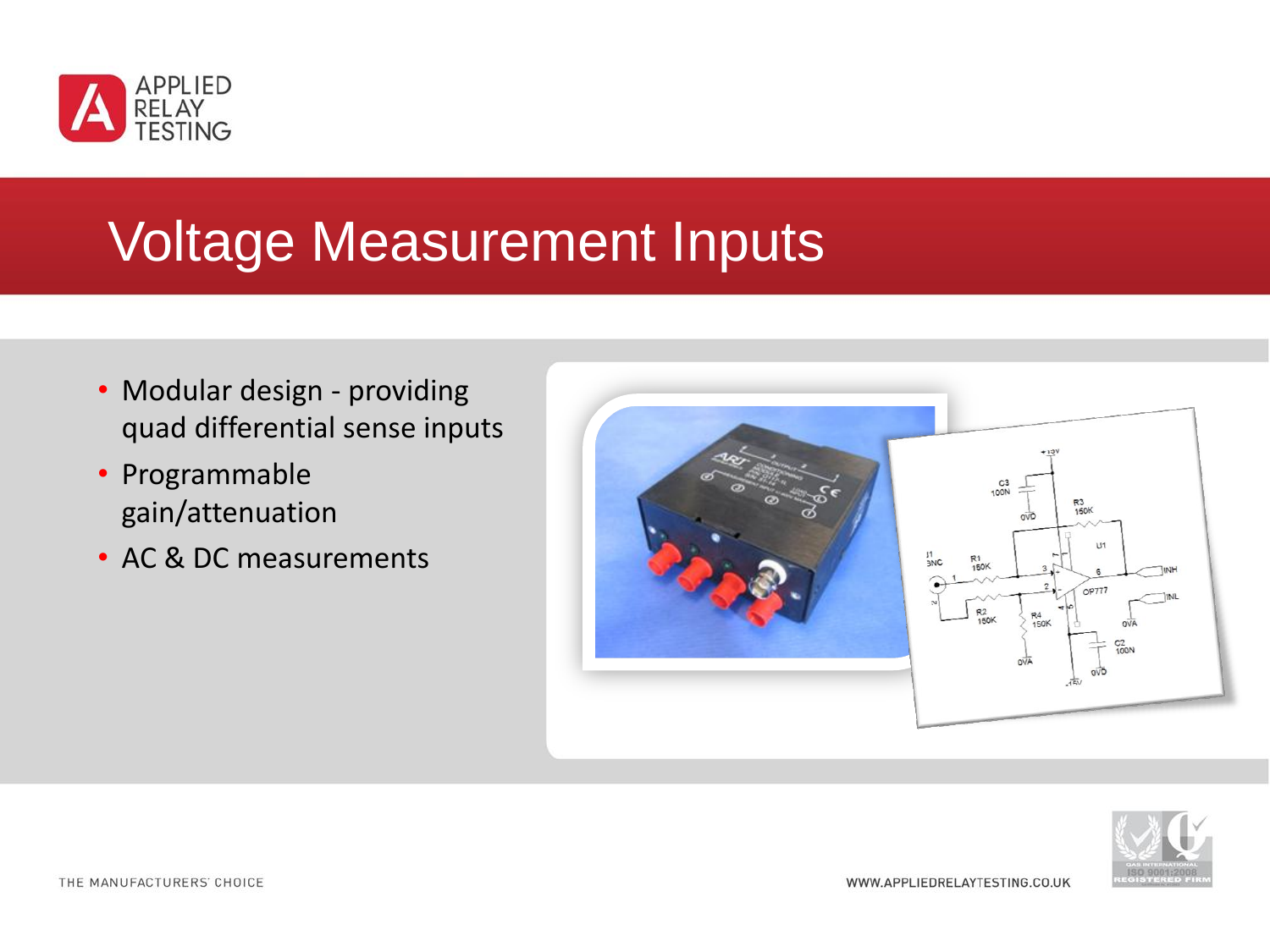

### Life-test Programming

- Based upon a single cycle
- Life-test is a single cycle repeated N times
- Event based hardware execution using time slots



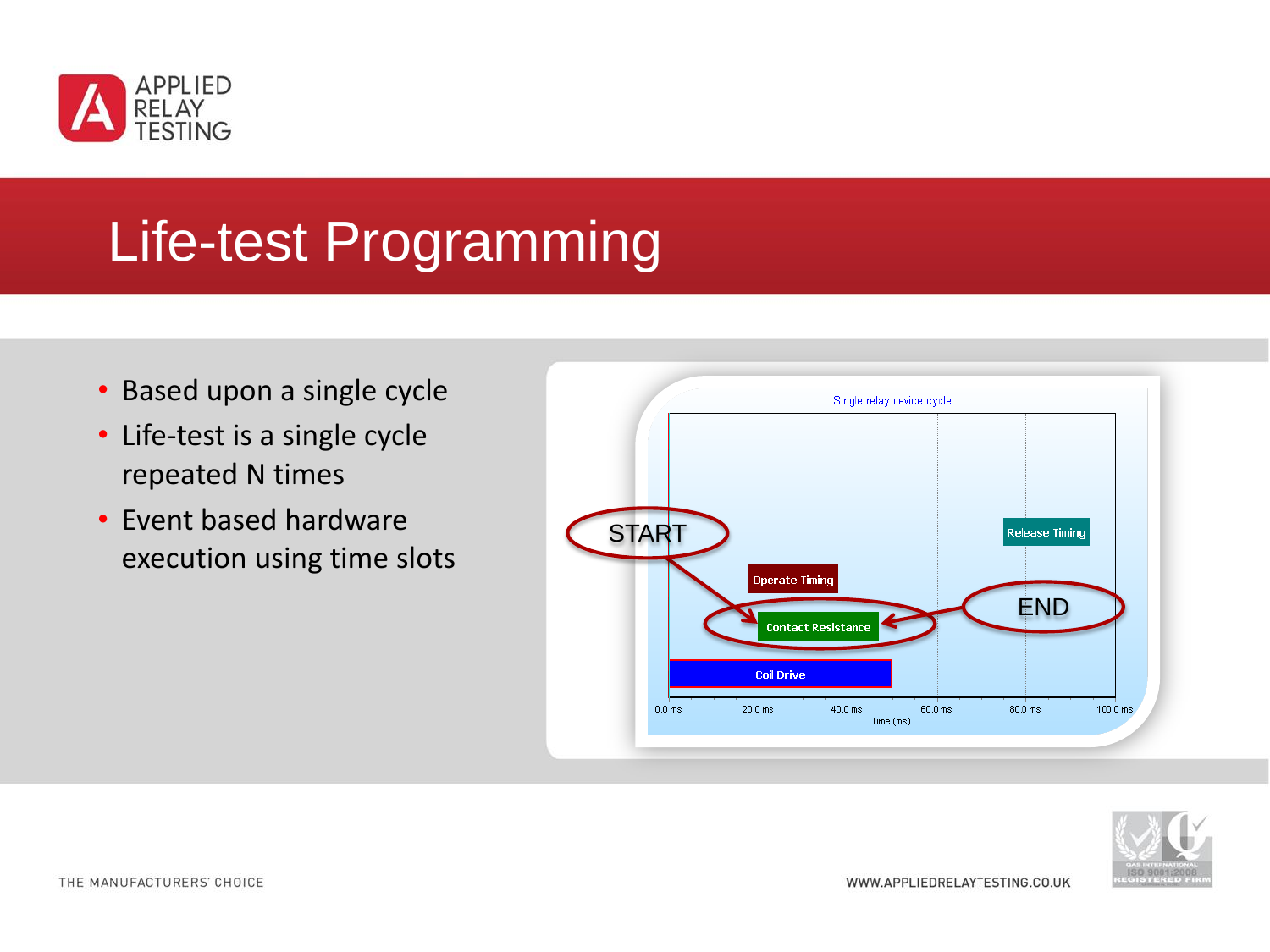

# Coil Drive Switching

| <b>Loil Drive</b><br><b>Loil Drive</b><br>Active<br><b>V</b> Enabled<br>Active<br><b>V</b> Enabled<br>From 0.0 ms<br>to 50.0 ms<br>From 0.0 ms<br>to $50.0$ ms<br>Start<br>End<br>Exec<br>End<br>Add<br><b>Start</b><br>// Coil Drive ON<br>Add<br>Exec<br>A.<br>M1.WillClose<br>// Coil Drive ON<br>À.<br>M1.WillOpen<br>SW1.TrigOn<br>SC.SysTrig<br>SW1.TrigOff<br>SC.SysTrig | Single relay d<br>Operate Timing<br>Contact Resistance<br>Coil Drive<br>$20.0 \text{ ms}$<br>0.0 <sub>ms</sub><br>$40.0 \text{ ms}$ |
|---------------------------------------------------------------------------------------------------------------------------------------------------------------------------------------------------------------------------------------------------------------------------------------------------------------------------------------------------------------------------------|-------------------------------------------------------------------------------------------------------------------------------------|
|---------------------------------------------------------------------------------------------------------------------------------------------------------------------------------------------------------------------------------------------------------------------------------------------------------------------------------------------------------------------------------|-------------------------------------------------------------------------------------------------------------------------------------|

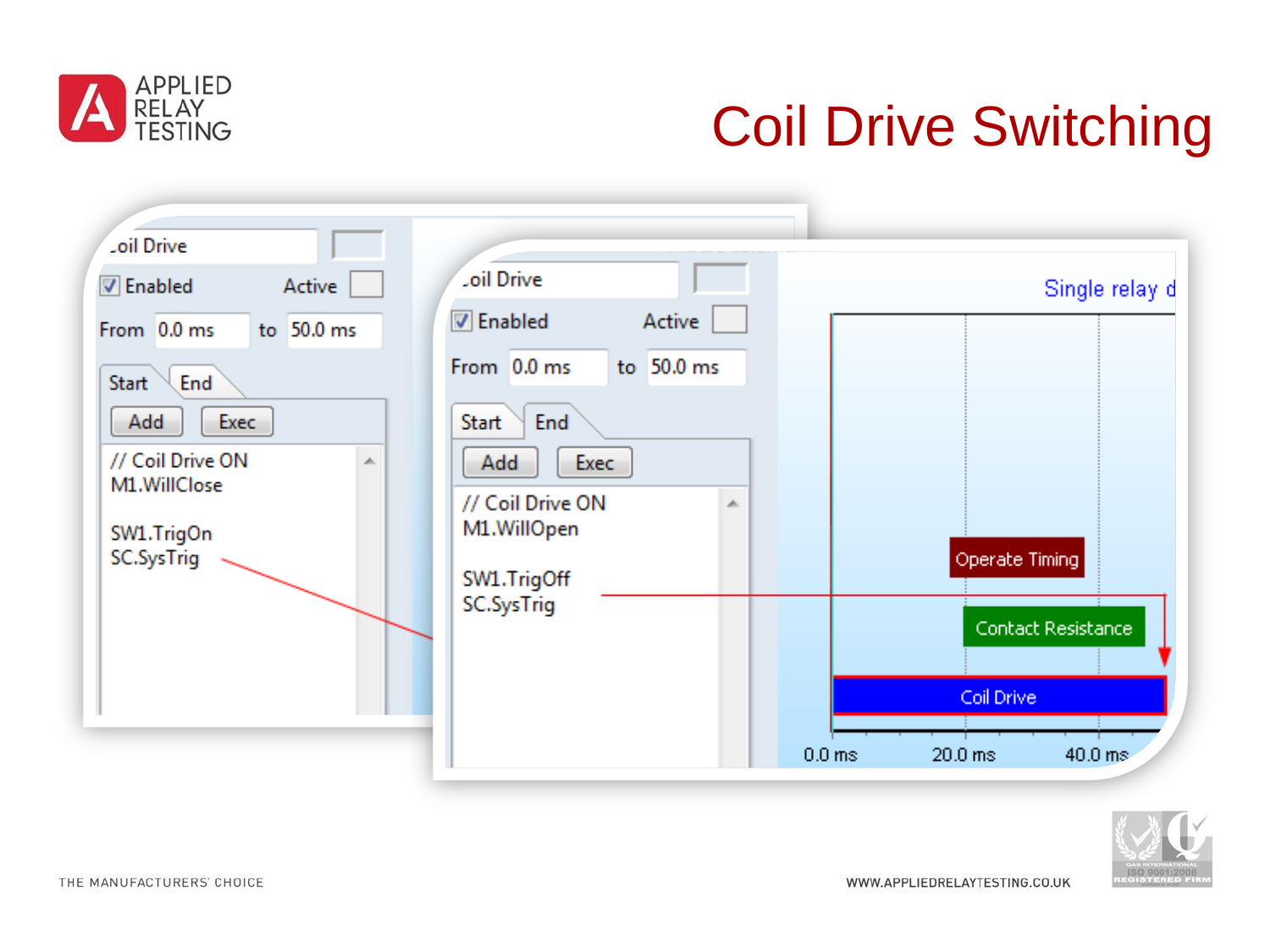

# Contact Measurements



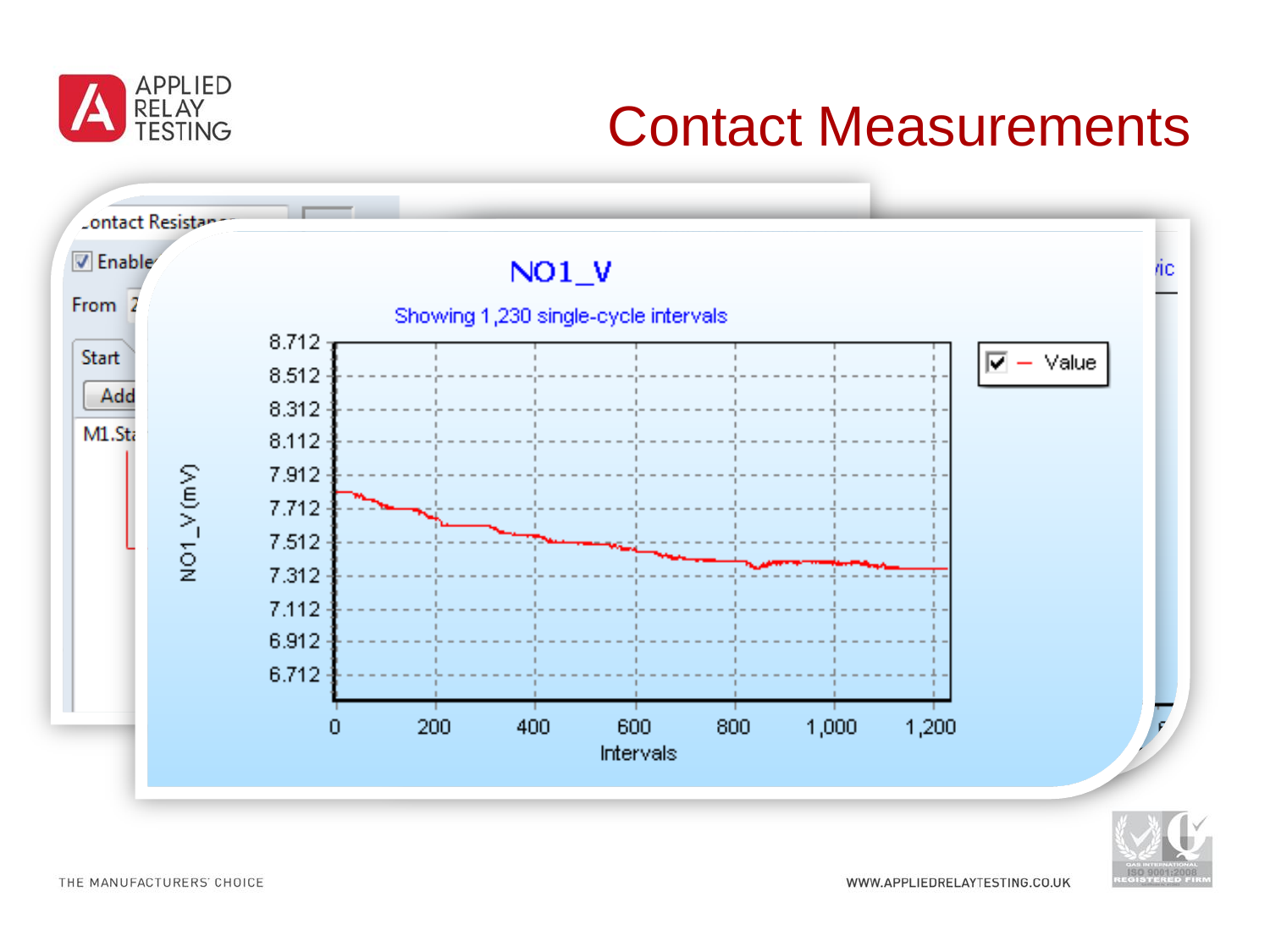

#### Operate/Release Voltage Test

- Voltage ramp test methodology
- Tested using 'Interval' method
- Life test paused for operate/release test



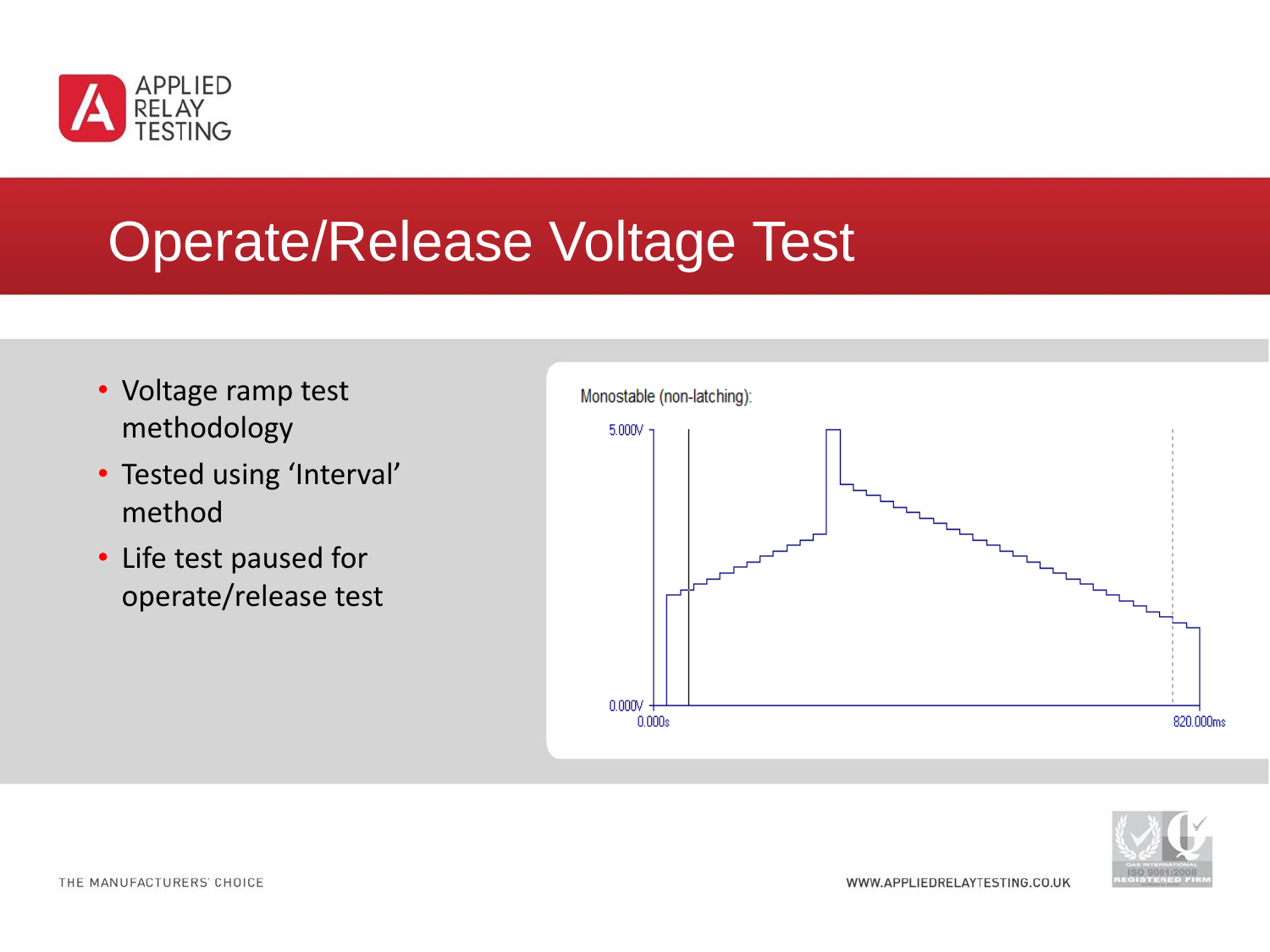

# Operate/Release Voltage Results



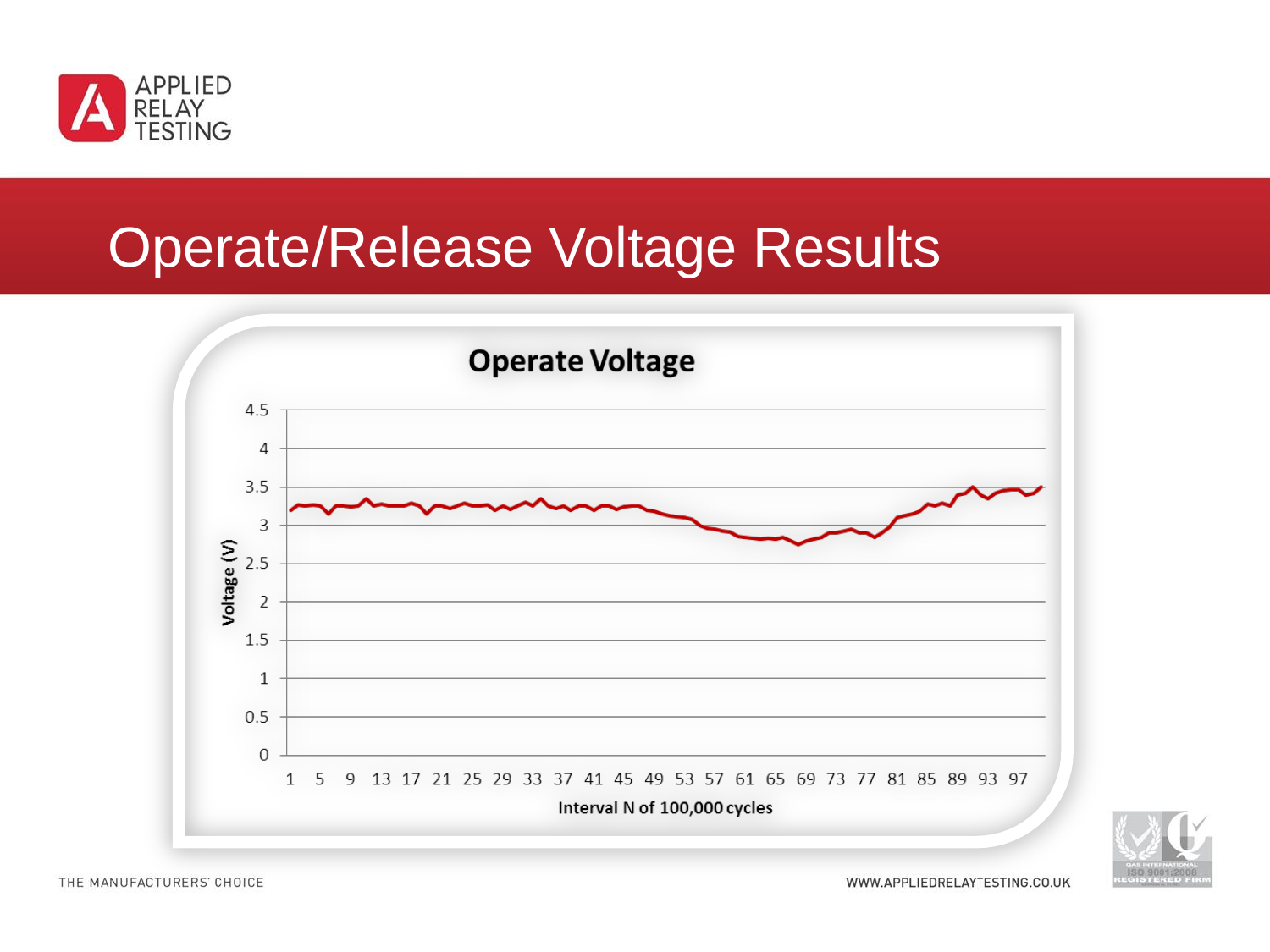

#### Failure Detection